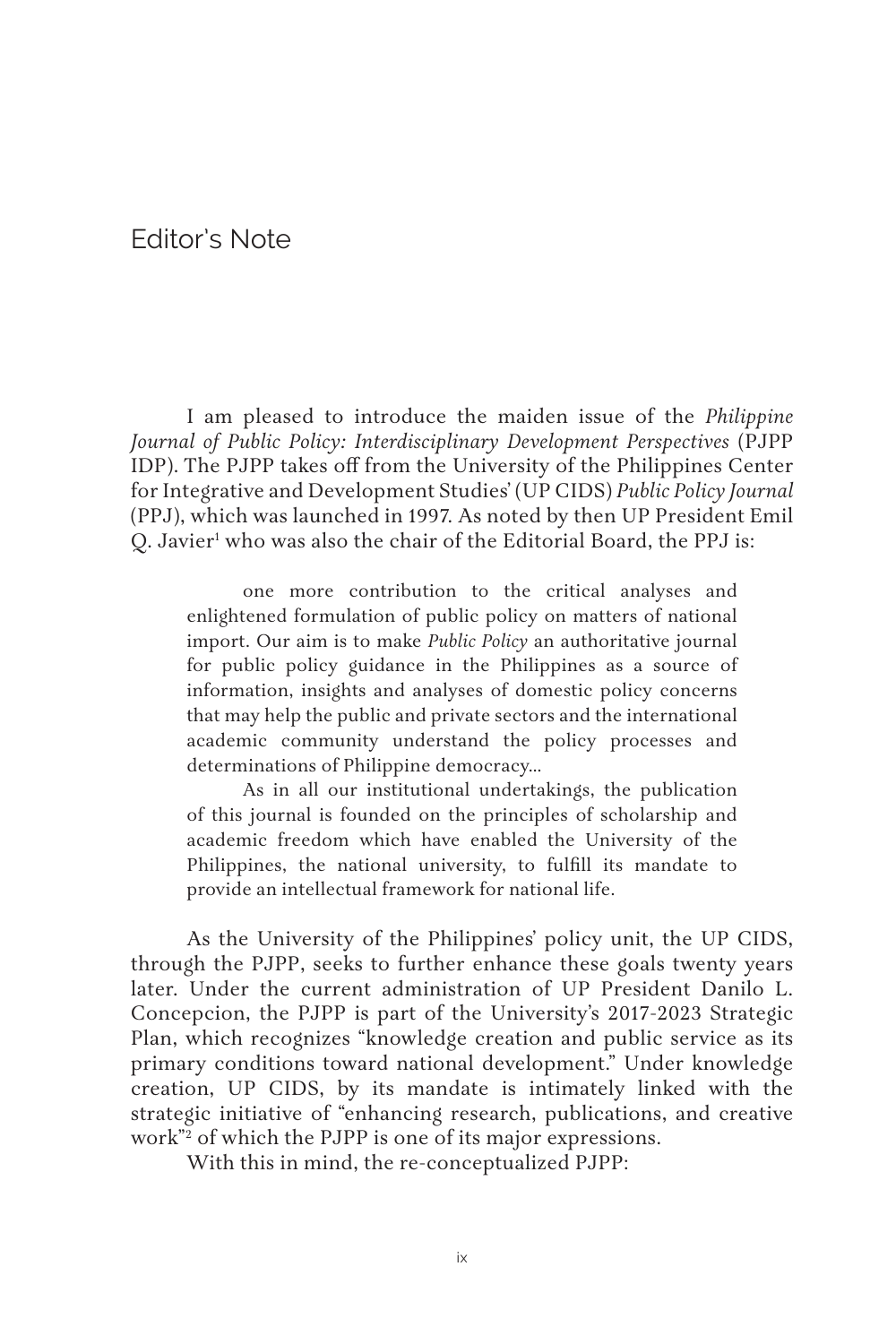*Philippine Journal of Public Policy: Interdisciplinary Development Perspectives* (2018)

seeks to promote the broadening of discourse on public policy to accommodate more dynamic contemporary policy realities in the Philippines as well as in developing and/or industrialized countries in Southeast Asia and East Asia. The PJPP publishes policy research covering the following major themes: education, paradigms of development, social and political change, strategic studies, ethnicity and religion, health, and science and technology. The PJPP also accommodates scholarly work on issues such as peace and conflict transformation, migration, constitutional change, and disaster risk and reduction. With this thrust, the PJPP welcomes theoretical articles containing relevant literature, well-designed and analyzed empirical studies, and policy studies that are widely applicable.<sup>3</sup>

In this light, I would like to welcome the PJPP's new Editorial Board and Editorial Advisory Board composed of renowned scholars in the disciplines of political science, economics, political economy, history, sociology, communications, agrarian studies, civil engineering, Asian studies, psychology, cultural and literary studies, Islamic studies, medical anthropology, English studies, and education. I am most thankful for their generous support and encouragement in this new endeavor.

The current PJPP issue carries two articles that highlight pressing concerns in Philippine development with global implications. Nicole Curato's "A Discursive Trap?: The Power and Danger of the Middle-income Trap Discourse" and Adrian R. Mendoza's "Economic and Social Upgrading in Global Value Chains: Insights from Philippine Manufacturing Firms" focus on the problematique of the inability of middle-income countries in segueing into the high-income status. These two articles are research outputs of the UP CIDS Program on Escaping the Middle-income Trap: Chains for Change (EMIT C4C).

Curato examines the basis of the discursive logic of the concept of the middle-income country trap. She points out that this is important as the discourse has an impact on economic planning and policy formulations. The main objective is to critique this development discourse to enable the search for alternative possibilities to the economic status quo to favor "middle-income" countries.

Escaping the middle-income trap also means being highly competitive in a perennially globalizing environment. This is the focus of Mendoza's article, where he examines the results of the 2012

x